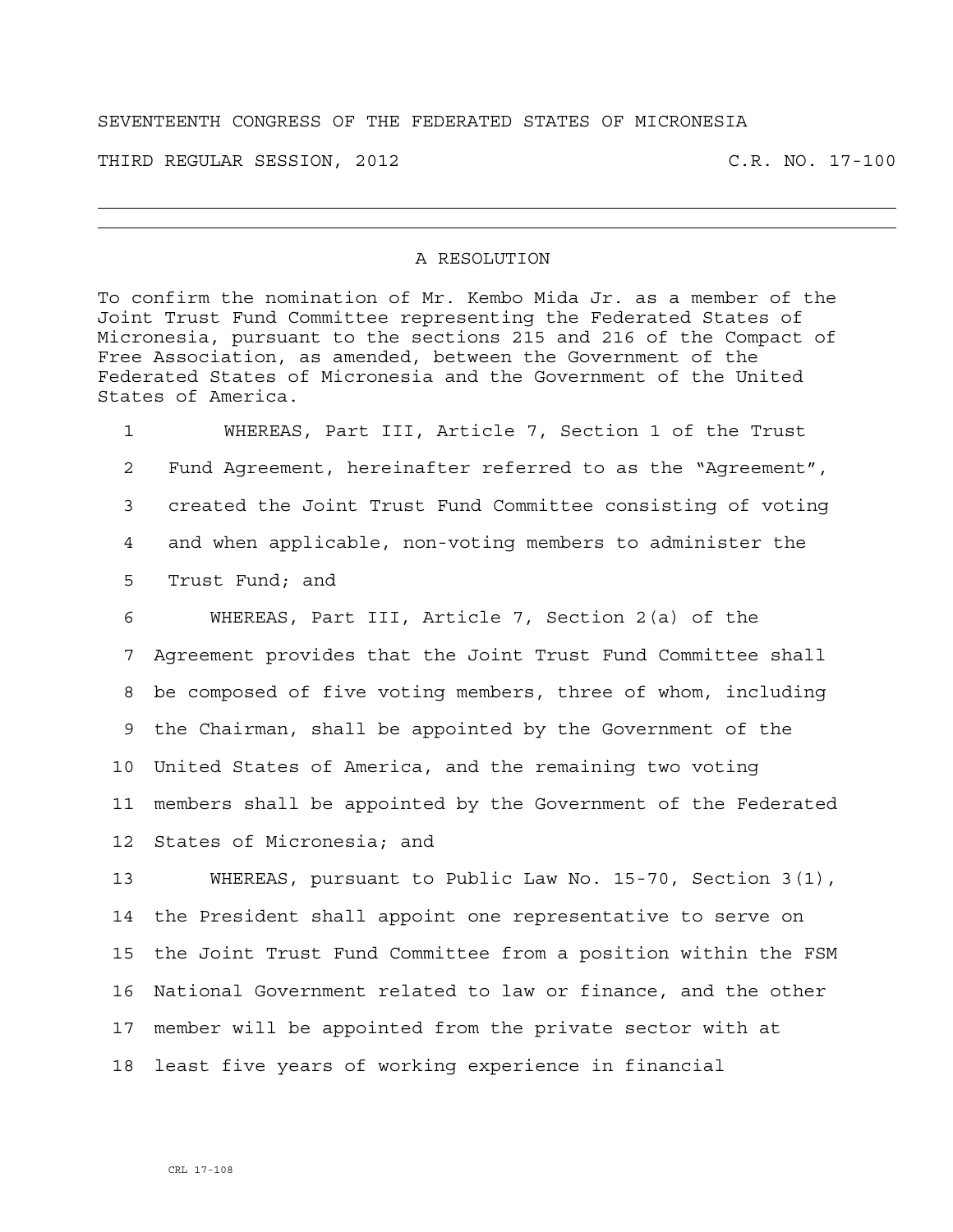1 management and investment, with the advice and consent of 2 Congress; and

3 WHEREAS, the President of the Federated States of 4 Micronesia has nominated Mr. Kembo Mida Jr. to be the 5 representative of the Federated States of Micronesia as a 6 member of the Joint Trust Fund Committee from within the 7 private sector based on his meeting the statutory requisite 8 qualifications of at least five years of working experience 9 in financial management and investment; and

10 WHEREAS, Mr. Kembo Mida Jr. has been nominated based on 11 his outstanding educational achievements coupled with his 12 vast experience in financial management and investment, as 13 well as his other outstanding credentials; and

14 WHEREAS, confirmation of the nomination of Mr. Kembo 15 Mida Jr. to be a representative of the Federated States of 16 Micronesia as a member of the Joint Trust Fund Committee is 17 in the best interest of this Nation; now, therefore,

18 BE IT RESOLVED by the Seventeenth Congress of the 19 Federated States of Micronesia, Third Regular Session, 2012, 20 that the appointment of Mr. Kembo Mida Jr. as a member of the 21 Joint Trust Fund Committee representing the Federated States of 22 Micronesia, pursuant to sections 215 and 216 of the Compact of 23 Free Association, as amended, is hereby confirmed; and

24

25